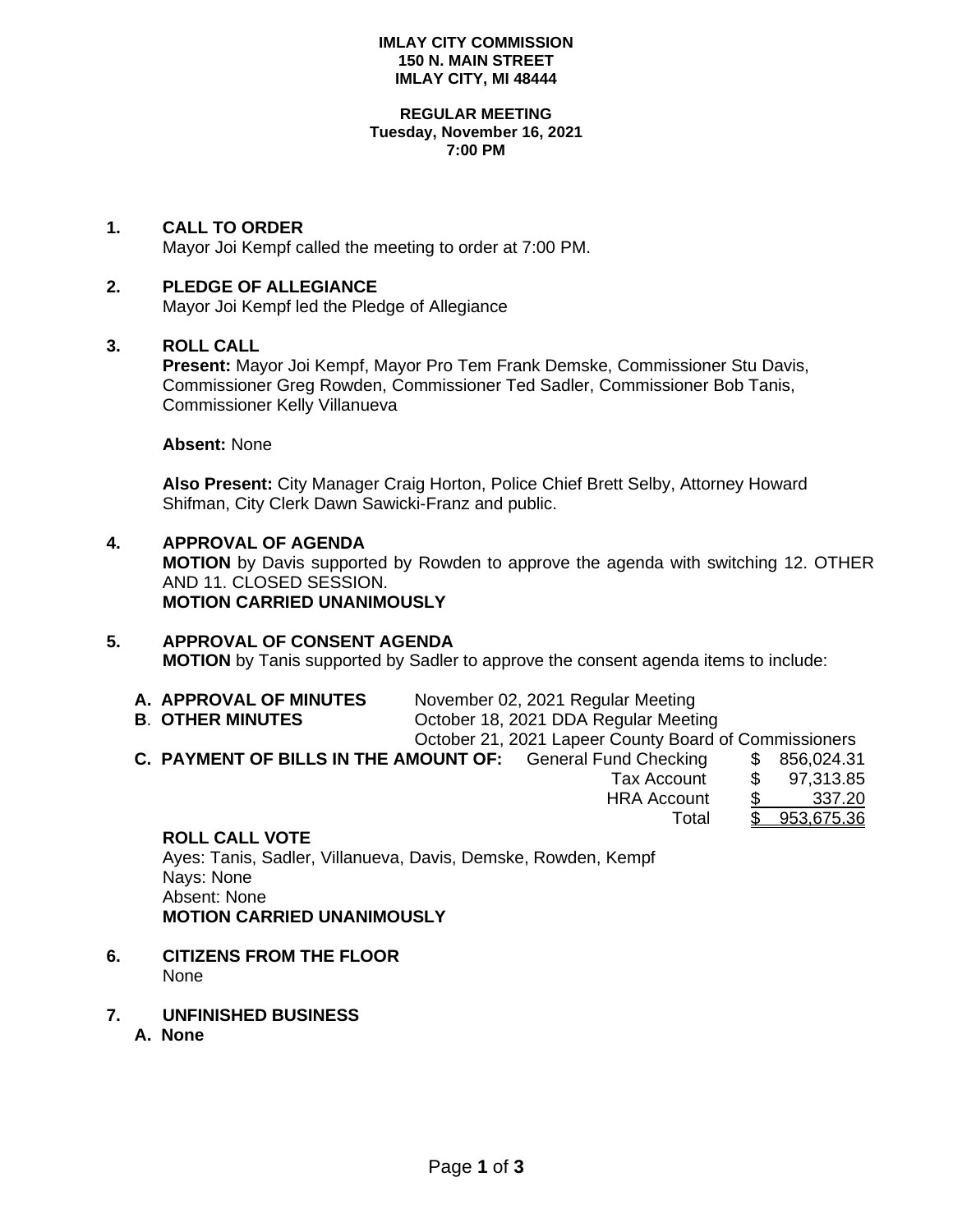### **IMLAY CITY COMMISSION 150 N. MAIN STREET IMLAY CITY, MI 48444**

### **REGULAR MEETING Tuesday, November 16, 2021 7:00 PM**

# **8. NEW BUSINESS**

# **A. RESOLUTION 2021-10 MERS UNIFORM 457 SUPPLEMENTAL RETIREMENT PROGRAM**

**MOTION** by Davis supported by Tanis to approve Resolution 2021-10 MERS Uniform 457 Supplemental Retirement Program as presented.

### **ROLL CALL VOTE**

Ayes: Davis, Tanis, Villanueva, Demske, Rowden, Sadler, Kempf Nays: None Absent: None

# **MOTION CARRIED UNANIMOUSLY**

**B. MAIN COPIER/OFFICE PRINTERS**

**MOTION** by Davis supported by Sadler to enter into a contract with Ricoh for their copier, printers and support for 60 months at a cost of \$407.38 per month as presented.

### **ROLL CALL VOTE**

Ayes: Davis, Sadler, Tanis, Villanueva, Demske, Rowden, Kempf Nays: None Absent: None

**MOTION CARRIED UNANIMOUSLY**

# **C. PARADE PERMIT APPLICATION – IMLAY CITY CHRISTIAN SCHOOL**

This permit application is for the Annual One-Mile Fun Run and 5K Run/Walk (Turkey Trott) to be held Saturday, November 20, 2021 starting at 9:30AM.

**MOTION** by Davis supported by Demske to approve the Imlay City Christian School's parade permit application as presented.

**MOTION CARRIED UNANIMOUSLY**

# **9. DEPARTMENT HEAD**

*Police Chief Brett Selby* announced that the Imlay City Police Department is sponsoring a TOYS-FOR-TOTS collection at their department from now until December 10, 2021. They have two boxes that are available to fill, located in their front office and are accessible during business hours for deposit of toys. Selby is currently in the process of hiring a part time officer and the new hire, Koning has exceeded all expectations and will be out on her own for patrol soon.

# **10. CITIZENS FROM THE FLOOR**

None

# **11. OTHER BUSINESS**

*City Manager Horton* distributed a copy of the new 2020-2021 FY Audit to the Commissioners in order to give them time for review of the report. Horton stated that the auditors King and King will be at the next Commission meeting on Tuesday, December 7, 2021 to present the audit and answer any questions regarding the audit report.

*City Manager Horton* exhibited a \$300 plaque that was purchased by the City to be installed and displayed at the Splash Pad as a requirement by the State DNR in order for the City to receive the final payment of the grant.

*City Manager Horton* explained that after the last meeting when Ms. Boxey from the Lapeer County Community Foundation was here and announced the \$2,777 grant, that this needs to be applied for with a description of the item or items that will be purchased with these funds within the qualification guidelines before December 1, 2021 with a plan.